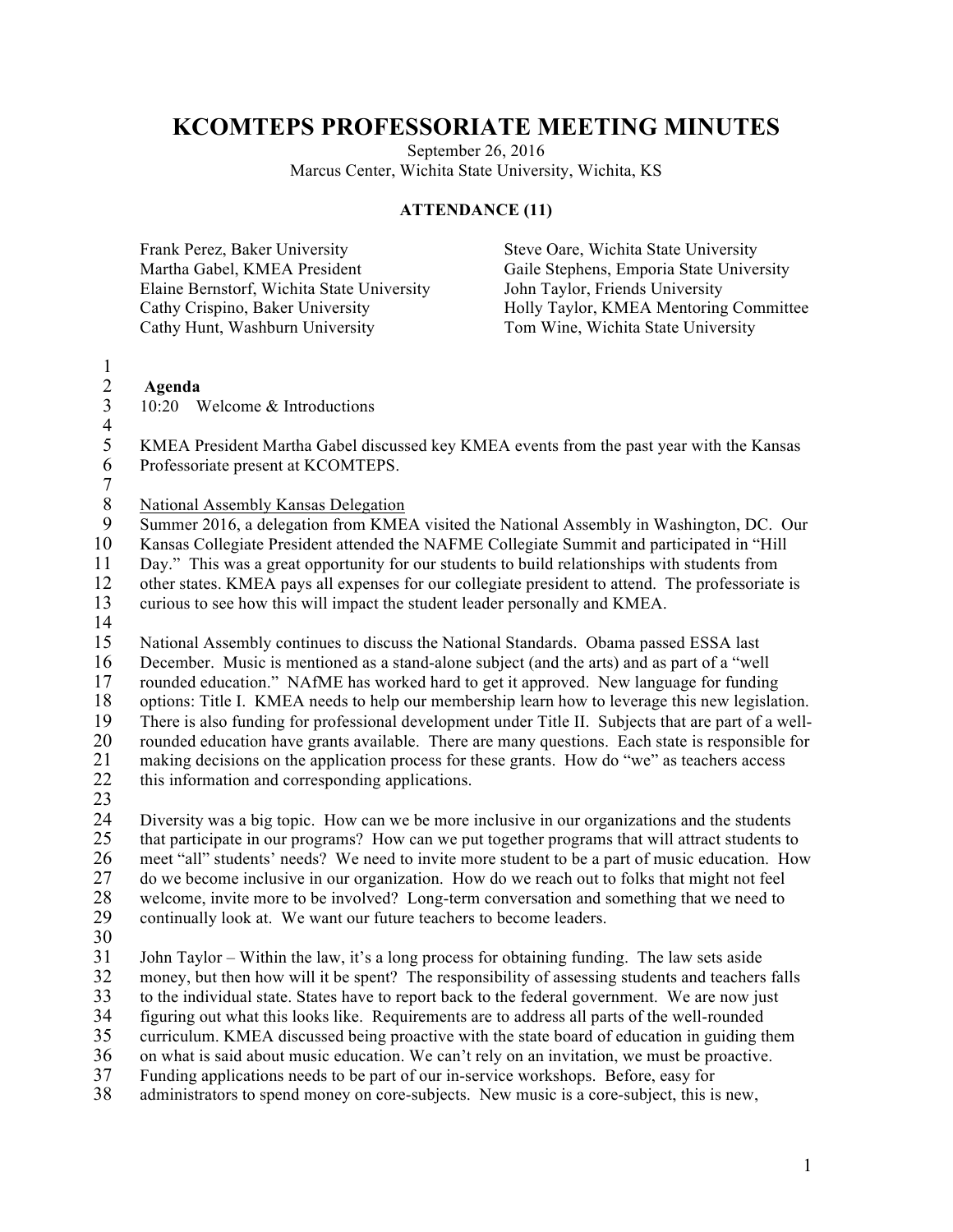- 1 administrators need to be aware. KMEA is looking for presents who are informed to provide<br>2 sessions at our ISW.
- sessions at our ISW.
- Each state will monitor the grants. Elaine: are we invited to the discussion table? Martha: I think
- 4 the states will be part of the decision. How will these grants be portioned? Title 4 (professional development). Elaine: what else is encompassed by Title 4?
- development). Elaine: what else is encompassed by Title 4?
- 6 Carol Hunt: So, we don't have any idea how these decisions are being made at this time.<br>7 Ronnie Lau Will help us understand how do teachers do to leverage this new funding.
- Ronnie Lau Will help us understand how do teachers do to leverage this new funding.
- Elain will forward PDF. Cathy Hunt, we will need to look at STEM programs and be able to
- justify our music programs. STEM will push hard. We need to advocate for ourselves. Elaine,
- we have put all of our eggs in one basket (STEM), many people in with STEM degrees are unemployed.
- 
- 
- NAFME National Conference in Grapevine Texas. Martha will attend sessions on the standards.
- Twenty-Five KS students in national honor ensembles at the national convention.
- 
- 16 Last year inaugural concert of the elementary all state choir. President's plan to engage teachers 17 and students. Elizabeth Nuñez, guest conductor. Now a permanent part of KMEA.
- and students. Elizabeth Nuñez, guest conductor. Now a permanent part of KMEA.
- President's concert Street Corner Symphony.
- KMEA exhibits moving to EXPO hall Big Time!
- Give is more options. Areas for teachers to sit and talk! Dana Han mat has done a wonderful job
- planning with exhibitors. John Taylor has also done a wonderful job with the conference.
- Deadline for clinic sessions is October 1<sup>st</sup>. Please encourage others to submit their proposals.<br>23 Trisha Kid, NAFME SW Division president will join us. Elementary General Music Specialis
- Trisha Kid, NAFME SW Division president will join us. Elementary General Music Specialist.
- 

## 26 **How are we using the KEEP TOOL**<br>27 Cathy Hunt: Yes, roughly based on it.

- Cathy Hunt: Yes, roughly based on it. Semi Adopted. It is working well. Educational
- Technology separate components. John Taylor: not using. Steve Oare: Yes, college of education is. Elaine Bernstorf: It is being used on the professional education side, but are people using it in music courses? Cathy Hunt: Recommends adopting. John Taylor: Does it fit anything? With 31 accreditation? John Taylor: I would like to teach our students. Cathy Hunt: I think you can make<br>32 it so that it does fit with accreditation. We are not using is by in large in Music courses. The two it so that it does fit with accreditation. We are not using is by in large in Music courses. The two
- 33 largest districts in the state have adopted it. Marzano and Daniels tools are using them. More schools are going towards the KEEP.
- schools are going towards the KEEP.
- 
- 

# $\frac{36}{37}$

- **KSDE Music standards/Praxis** Cathy Hunt: We are still using the old standards. We were asked to show how the Praxis test categories line up with our music standards. Who has already done this? The PLT – Hunt has lined them up. Anyone else done that? Elaine: /the new standards were lined up with the
- 
- 41 NCATE standards. There is much that will be the same. KSDE/CATE CATE keeps changing.<br>42 CATE visits? Who has been visited by CATE? This year Tabor. Washburn. Have will be CATE visits? Who has been visited by CATE? This year Tabor, Washburn, Hays will be
- 
- 43 reviewed by CATE. We are being asked to show this alignment. Frank, should we look at this alignment collectively? Elaine, is Cathy Hunt are willing to look at the standards with someone alignment collectively? Elaine, is Cathy Hunt are willing to look at the standards with someone
- else? This may give us all some leverage, unity. SMTE. Great topic for SMTE meeting at the
- 
- 16 ISW. How are we addressing this in our music courses/method courses. Can we look at how we all are using this? Another topic for SMTE session at the ISW. all are using this? Another topic for SMTE session at the ISW.
- 
- One music license in Kansas? Elaine, we wanted to merge them all. Now that the standards have
- been approved, it has to come from the Deans of College of Education. If they decide that they
- don't want to have three licenses. Would have to come to the individual university's first. This